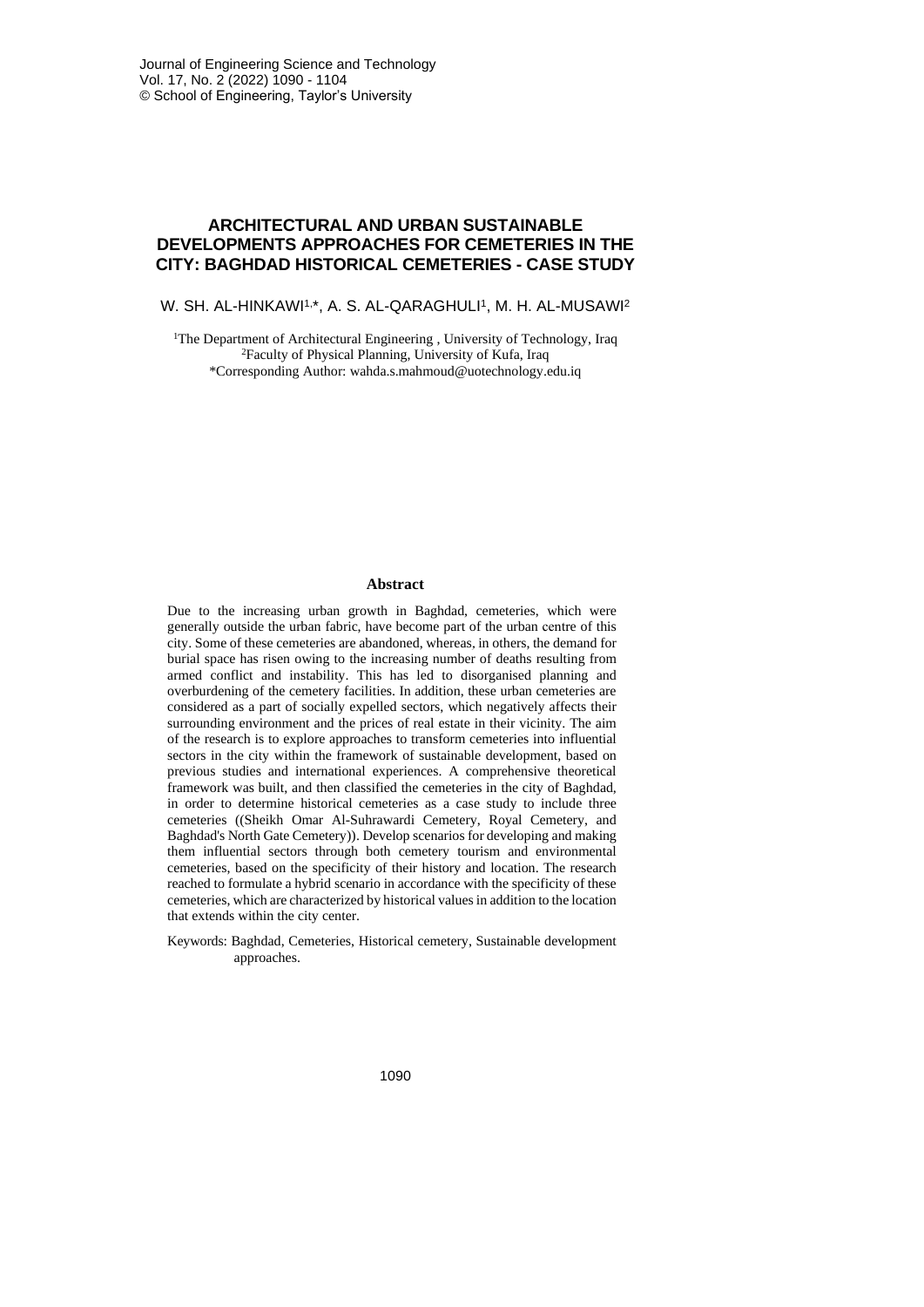# **1. Introduction**

Cemeteries have existed for thousands of years in various civilisations as symbols of traditions that have been followed Earlier, cemeteries were built on the outskirts of the urban fabric and in environmentally appropriate areas, based on the religious and ideological requirements of each civilisation [1]. However, with the growth and expansion of cities, historical cemeteries have become intertwined with or are located adjacent to populated areas [2].

Abandoned (inactive) urban cemeteries are considered to be neglected places within the main areas of a city. The proximity of these places to active urban areas distorts the physical systems of cities, thereby disrupting the social security system and creating chaos; moreover, it causes inconsistencies in urban landscapes [3]. Therefore, authorities are considering removing them from the city centre and proposing alternative sites for them outside the city limits [4, 5] as part of a process that seeks to make death progressively invisible [2], whereas urban cemeteries could serve many purposes in addition to their original role of serving as burial sites without posing risks to public health [6].

For example, they could serve as tourist attractions and symbols of history [7] with religious symbolic, philosophical, and artistic significance [8, 9]. Moreover, they could be considered for their biodiversity functions [10, 11], as green spaces that could be potentially attractive areas for recreation [12, 13], which are primary components in the master plans of cities [14].

One of the most prominent modern cemeteries is the San Cataldo Cemetery in Modena, Italy, designed by Aldo Rossi. The design of this cemetery reflects a unique concept: the cemetery serves as an architectural and urban monument, in addition to performing its ecological function.

This paper motivated to explore the possibility of depending sustainable development approaches for urban cemeteries in Baghdad, based on their classification, planning and design characteristics, to become influential sectors in the city. In order to address one of the problems that the city is currently facing (like most cities in Iraq) in terms of the presence of cemeteries within its urban fabric, most of them are negatively affect its urban and social environment. The paper will adopt a descriptive analytical approach according to the following sequential steps:

- Building a theoretical framework that includes the most important themes and indicators concerning the approaches of sustainable development for cemeteries, in a way that enhances their relationship with their cities, by reviewing the most important literature related to this topic.
- A description of the state of the cemeteries in Baghdad in general and the historical cemeteries in them in particular, to investigate the possibility of developing them according to a set of scenarios extracted from the theoretical framework.

# **2.Development Approaches for Cemeteries.**

Studies that investigate the relationship between cemeteries and the city consider different aspects and perspectives when it comes to urban development strategies. Rastandeh and Ansari [3], explained the importance of considering cemeteries as general green areas that should be planned and designed through cooperation between various specialists. They explained the importance of considering the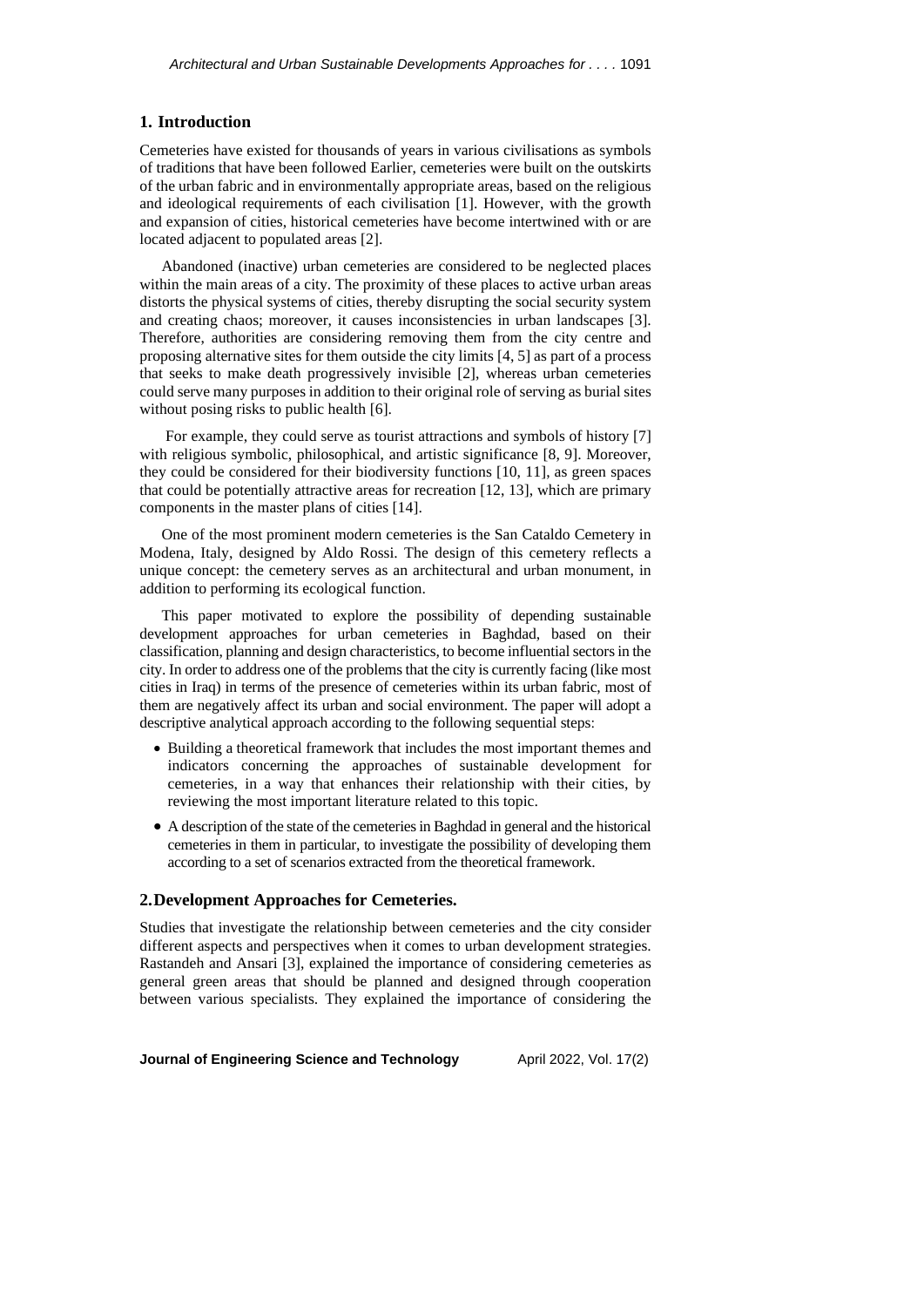peculiarities of the landscapes of cemeteries and their relationships with the environment. Old cemeteries must be protected along with new ones, as they are essential for achieving sustainability and enhancing greenery in cities.

Dow and Wyche [15] highlighted the importance of using historical cemeteries as a resource for urban design because of the history and memories associated with them. These cemeteries represent national historical records of people, and thus, they provide an opportunity to link people with the past emotionally, culturally, and spiritually. The aforementioned study indicated that cemeteries can be developed as landmarks for culture and learning, discussing "Oakland Cemetery" in Atlanta, Georgia, US, as an example. The Cemetery possesses distinct historical components and houses the remains of prominent personalities, civil war soldiers, and public graves from different periods; this makes it similar to a historical museum. Further, by adopting global positioning system (GPS) and geographic information system (GIS) technologies, the cemetery enables visitors to find the locations of graves and use complementary elements and architectural or monument symbols at the cemetery to provide a social environment that achieves stronger emotional ties with the place.

Uslu et al. [14] focused on eco-cemeteries. In environmental cemeteries, graves are indicated by metal sheets, and the locations of graves are determined using identifying metals. The main purpose of environmental graves is to reduce the negative effects on groundwater, natural plants, and animals in the burial area, and to use biological decomposition materials more quickly to reduce the environmental footprint of the individual. Environmental graves encourage the protection of landscapes, animals, and plants. The aforementioned authors cited the first ecological cemetery in the United States- Ramsey Creek Cemetery - stablished in 1998, in addition to another environmental cemetery, namely Spring Vale Cemetery, Lafayette. Thus, their study suggests the need to equip large urban cemeteries with kiosks that serve as geographic information centres for the location of graves. Data at such kiosks contain the identity of the deceased, date of death, location of the grave, and shortest access path for the burial function to be an essential part of the identity of the site.

Gusman and Vargas [7] indicated the importance of preserving and rehabilitating cemeteries as unique architectural and urban landmarks and as the largest civil historical monuments commemorating citizens. They proposed a living open-air museum that includes graves and memorial buildings of rich artistic value. Their study suggested adding a memory museum to cemeteries; the museum would include written documents to enable the visitors to understand the structure and symbols of the cemetery, encourage field visits, and help visitors identify the characteristics of the urban scene of each cemetery and what distinguishes it from other cemeteries based on the religious beliefs and customary practices of each region.

Afla and Reza [6] proposed a sustainable design approach to overcome urban problemsin Malaysia; they state that a liveable city must take care of both the living and the dead and must attempt to develop cemeteries within urban areas and transform them into public green areas that contribute to the elimination of thermal islands. Further, they suggested creating open spaces in cemeteries to increase the operational capacity of cities by installing renewable energy plants that use photovoltaic devices and air turbines and installing facilities for rainwater harvesting. They propose adopting cemeteries as part of the social infrastructure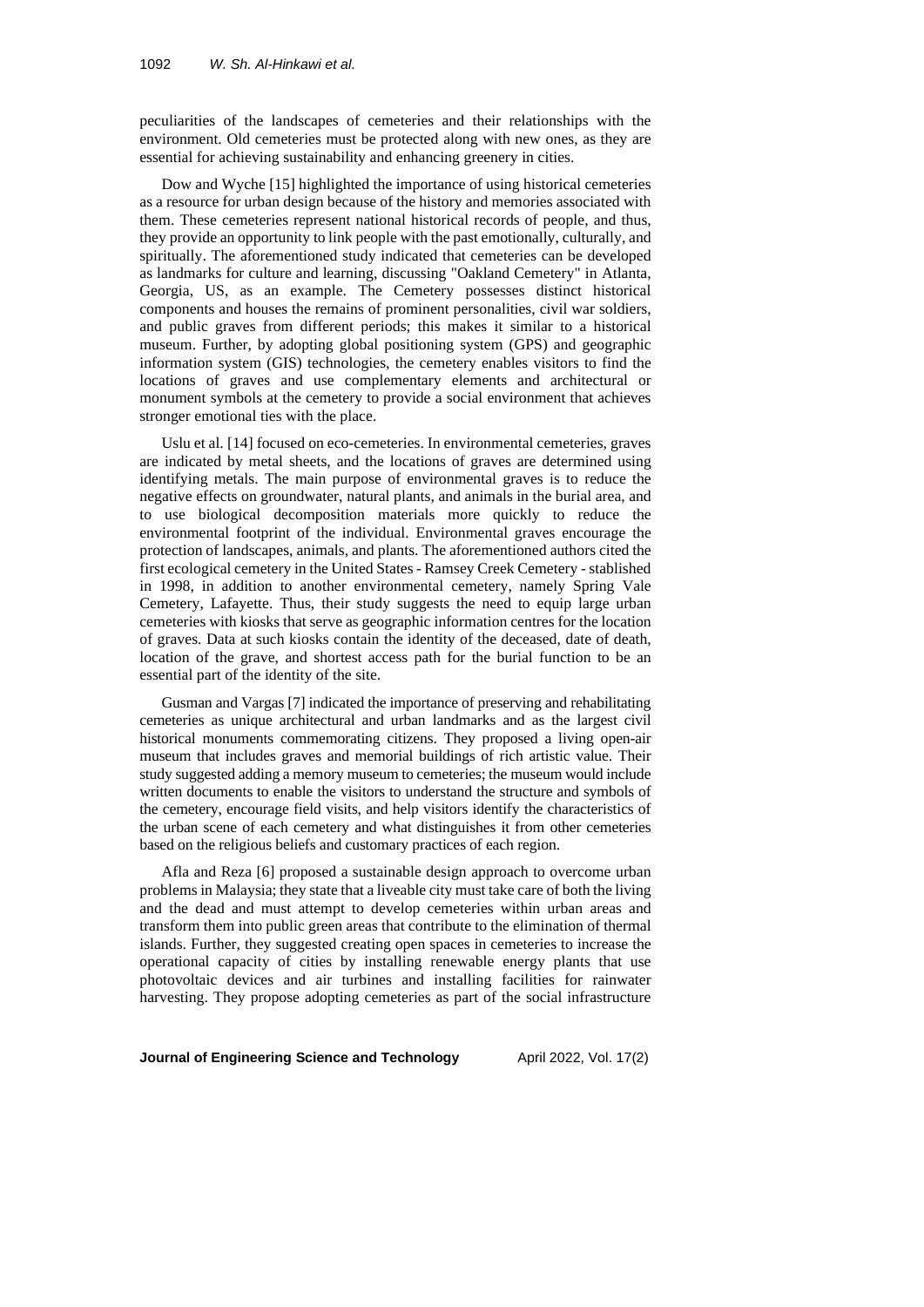after increasing community awareness and presenting a set of sustainable planning and design considerations for cemeteries inside the city. These include linking cemeteries to their context, besides listing them as part of the city's green networks; opening their doors for public use by converting their lands to permit public ownership; reorganising their space without disrupting marital rites and burial practices; enacting laws and legislations to prevent building structures on graves; and urging citizens to use simple structures, to promote diversity in the designs of graves compared to older graves that use large tombstones and solid materials.

Rossi [16] reported a contemporary trend of investing in cemeteries based on the concept of cemeterial tourism, whereby visitors are educated about the importance of the historical and spiritual aspects of the cemetery while its funerary value is also preserved. Using Macromedia Dream-Weaver (Adobe) and similar programmes to create archive documents digitally to create an interactive database that contains features and pictures of graves to achieve promotional goals that can help improve the infrastructure of cemeteries and support their development.

Eveleth proposed a set of mechanisms to allow cemeteries to adopt new technologies such as audio and visual effects to educate visitors about historical evidence and facts, with the possibility of adding real sounds of people who have been buried (these audio clips would be recorded before their death) and using phonograms for visitors to leave messages and audio stories. The aforementioned study also indicated the possibility of recycling old graves by adopting a policy to rent them instead of owning them to address the accumulation and overcrowding of graves, which often leads to overtaking of separation distances and impedes movement [17].

De Lacy [18] explained the importance of preserving the vegetation cover of cemeteries and their rich biological diversity to ensure balance in the local climate; this plays an important role in most Islamic cemeteries as they include blocks of shaded trees based on the belief that the trees pray for the dead. Cemeteries are attractive sites that all citizens can access and use for everyday purposes, such as picnics [19]. Others also see cemeteries as recreational or heritage sites in the urban fabric [20].

Bhatt [21] defined a natural cemetery, or a green burial or natural burial, as a new approach in cemetery planning. This approach supports environmental transformation that occurs in the ecological cycle, with the idea of quickly returning bodies to nature (natural recycling). These cemeteries suggest new approaches to minimise the amount of wood, steel, or other materials used to make coffins and prevent environmental pollution from the chemical treatments applied to the body before burial. Burial in natural cemeteries is performed in a cardboard box, wicker, or only the shroud. Furthermore, no signs are placed on the graves; instead, they are identified using GIS or using trees as markers for the graves.

The impact of natural burial on the provision of ecosystem services in urban cemeteries in England that are owned and operated by local authorities has been examined [11]. The article examines the case of three cemeteries, each offering a different interpretation of a natural burial. The third is a new cemetery the design and layout of which combined a natural burial with traditional burial.

Clayden et al. [11] revealed the transformational effect of natural burial on the traditional cemetery towards richer habitats and spatially complex landscapes with their own distinct identity. Additionally, they found that, within the UK, natural burial increases the burial capacity of urban cemeteries by using space that is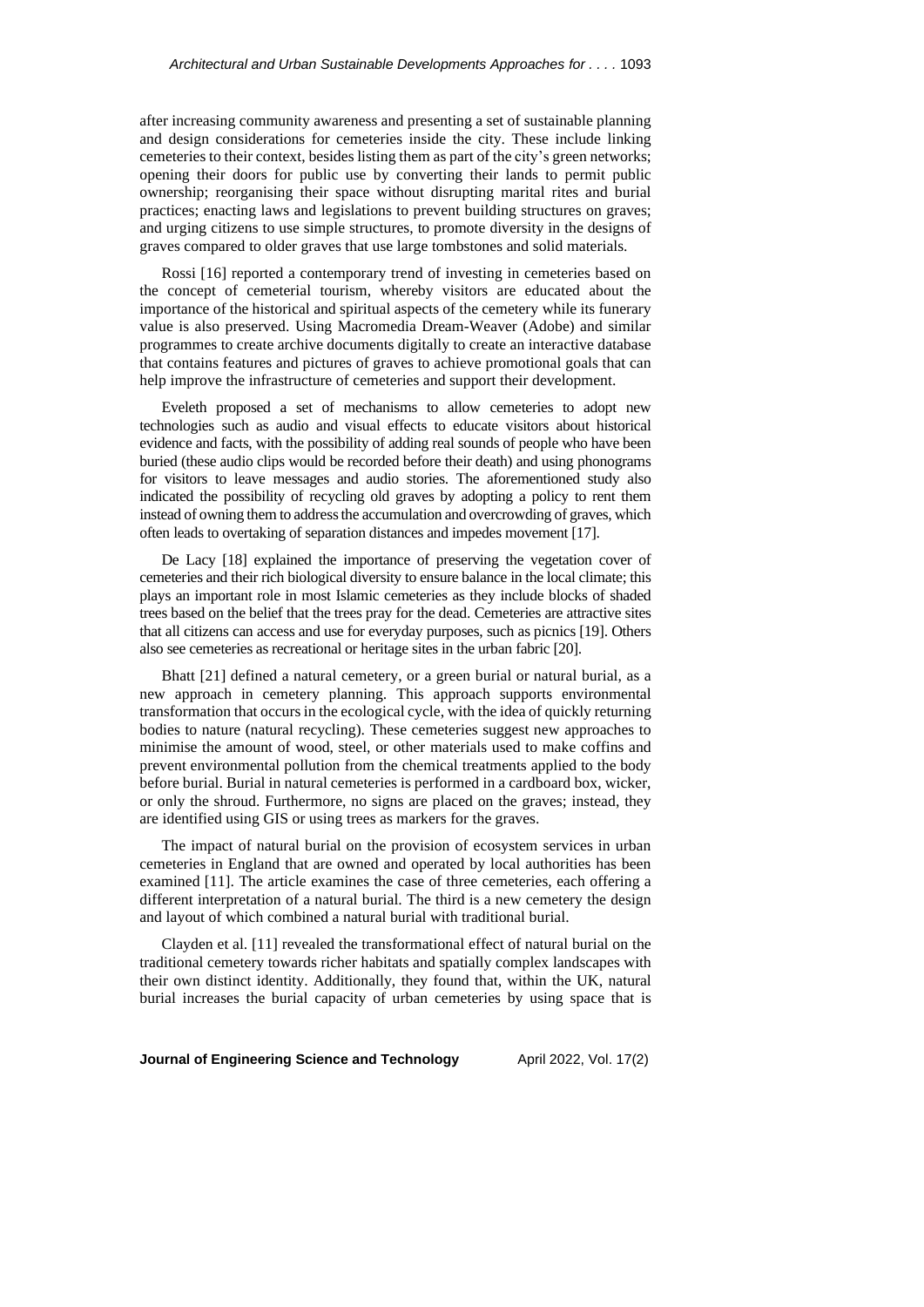unsuitable for traditional burial. Natural burial is thus redefining both established and contemporary cemeteries. Moreover, the underpinning ethos of natural burial could enable a rethink concerning the maintenance of urban open spaces beyond the cemetery walls.

Cemeteries and cities are interwoven, and according to historical data, the social functions of cemeteries have been essential in the formation and development of early cities. Cemeteries consist of some of the oldest and largest green and open spaces in the urban landscape, and as such, are vital elements of the urban infrastructure system. Based on a 78-feature analysis of modern European cemeteries, a list of pro-environmental solutions is recommended by Dlugozima and Kosiacka-Beck [22], including those related to the context, burial space, architecture, other spatial elements, and the vegetation of modern cemeteries. The solutions are then used in developing a concept for a multifunctional eco-cemetery in Poland that includes permeable surfaces, green parking spaces, solar lighting, and economic facilities for waste management.

Literature pointed to the importance of developing cemeteries and their relationship with the city in accordance with a sustainable approach that focuses on advancing its design and planning, taking into account the various and diverse environmental, social-cultural and even economic aspects. They also pointed to adopting new technologies in the burial process, considering the preservation of spiritual privacy, legal and religious laws.

# **3.Theoretical** Framework

The theoretical framework describes two main approaches for the sustainable development of cemeteries as follows,

• **Eco-cemeteries:** These cemeteries contribute to reducing the ecological footprint of the individuals, adopting compact forms, and addressing environmental climate issues. as explained further in Table 1

| <b>Main Themes</b>                     | <b>Indicators</b>                                                                                                                                           |  |  |
|----------------------------------------|-------------------------------------------------------------------------------------------------------------------------------------------------------------|--|--|
| Minimizing the<br>ecological footprint | • Supporting the environmental transformation that occurs<br>in the ecological cycle during burial                                                          |  |  |
| of an individual                       | • Reducing the amount of wood and steel used in making<br>coffins and replacing them with environmentally friendly<br>materials such as cardboard or wicker |  |  |
|                                        | • Preventing the use of chemical treatments for dead bodies<br>before burial                                                                                |  |  |
| The adoption of                        | • High density of graves                                                                                                                                    |  |  |
| tombs of compact                       | • Recycling of graves (according to Islamic law)                                                                                                            |  |  |
| forms                                  | • Avoid using massive structures to demarcate the graves                                                                                                    |  |  |
|                                        | • Avoid using excessive embellishment                                                                                                                       |  |  |
| <b>Addressing climate</b><br>issues    | • Increase the vegetation cover and reduce the thermal<br>island phenomenon                                                                                 |  |  |
|                                        | • Take advantage of the extended areas to adopt renewable<br>energies (sun and wind energy as well as collect<br>rainwater)                                 |  |  |

**Table 1. Eco-cemeteries approach.**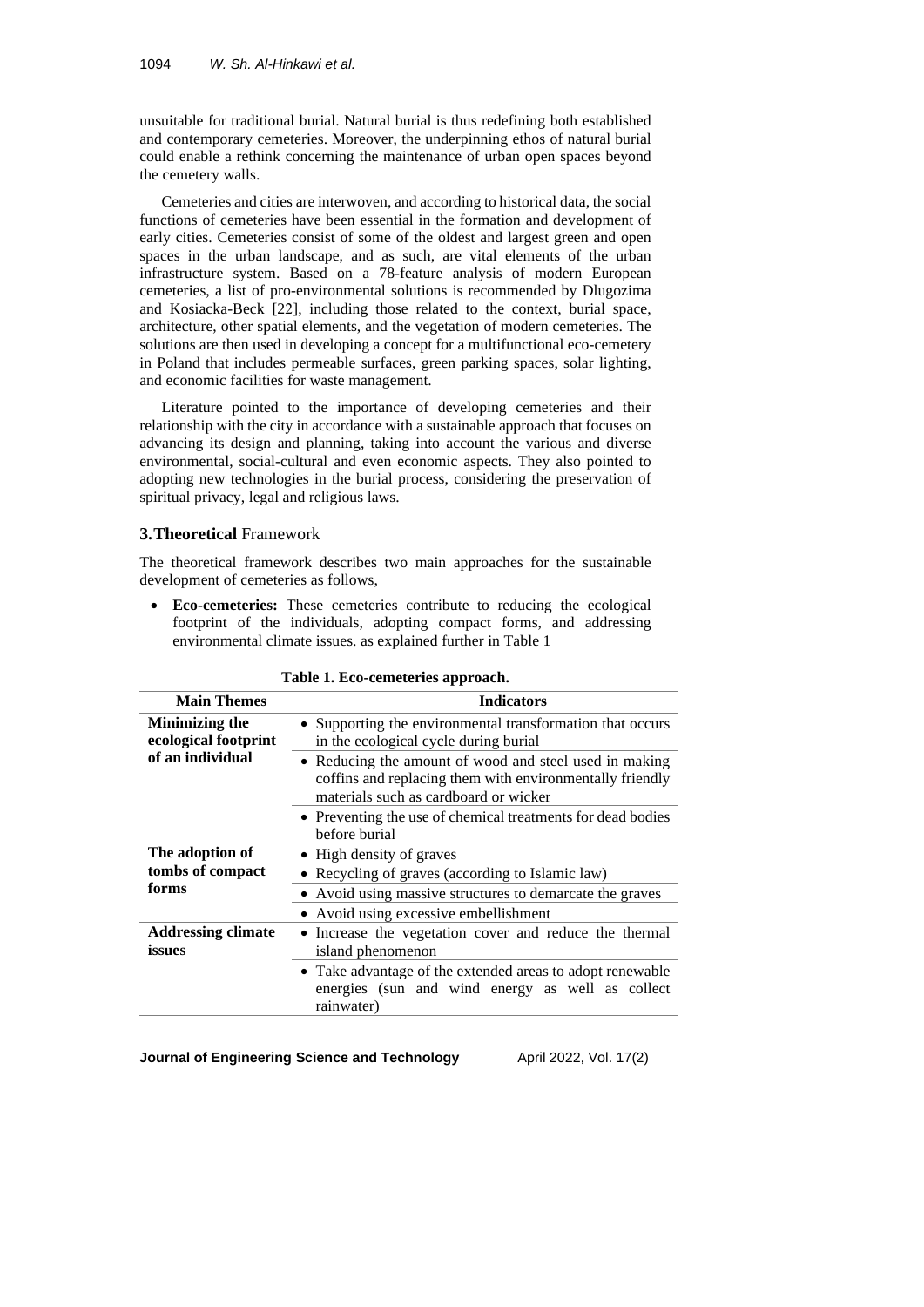• **Cemetery tourism:** Cemeteries serve as cultural and recreational attractions because the historical and heritage value of the graves allows cemeteries to become an open-air museum because the extended areas act as open green spaces, as explained further in Table 2.

| <b>Main Themes</b>                    | <b>Indicators</b>                                                                                                             |  |  |  |  |
|---------------------------------------|-------------------------------------------------------------------------------------------------------------------------------|--|--|--|--|
| <b>Cultural Open Museums</b>          |                                                                                                                               |  |  |  |  |
| <b>Employ advanced</b><br>technology  | The use of sound and visual effects near the<br>graves, which brings back to mind the<br>specificity of these historical eras |  |  |  |  |
|                                       | Use of remote sensing techniques; GIS and GPS<br>devices to locate places inside the cemetery                                 |  |  |  |  |
|                                       | Create an interactive (and portable) digital<br>database containing descriptions of cemeteries,<br>photos, and documents      |  |  |  |  |
| Complementary<br>additions            | Memory Museum Building: including written<br>documents                                                                        |  |  |  |  |
|                                       | Dramatic monuments associated with<br>the<br>privacy of each cemetery                                                         |  |  |  |  |
| <b>Recreational Green Open Spaces</b> |                                                                                                                               |  |  |  |  |
| <b>Preserving and</b>                 | The existing biological diversity                                                                                             |  |  |  |  |
| enhancing                             | The existing vegetation                                                                                                       |  |  |  |  |
| <b>Infrastructure</b>                 | Improving the physical components such as                                                                                     |  |  |  |  |
| improvement                           | lighting poles, seating benches and others to suit                                                                            |  |  |  |  |
|                                       | the new use                                                                                                                   |  |  |  |  |
|                                       | Improving public facilities to serve visitors,<br>such as various service booths                                              |  |  |  |  |

| Table 2. Cemeteries Tourism approach |  |  |
|--------------------------------------|--|--|
|--------------------------------------|--|--|

# **4.Case study: historical cemeteries in Baghdad**

Cemetery architecture forms important parts (sectors) in the majority of Iraqi cities with their various types, either those that represent the architecture of holy shrines as in the holy cities of Najaf, Karbala and Samarra, the architecture of historical cemeteries, or the architecture of public cemeteries scattered in all Iraqi cities. With reference to historical sources, and field visits, and based on the theoretical framework, cemeteries in the city of Baghdad were classified (as shown in Table 3 and Fig.  $1$ .)

Figure 1 shows the classification of cemeteries before and after the urban expansion outside the walls.

Historical cemeteries have been elected to the applied study in the research because they are located within the center of the city of Baghdad, and they do not receive appropriate development for their contextual value. The tombs of shrines witness a particular interest in their religious position. In contrast, the rest of the tombs suffer from severe neglect, and their detrimental impact is evident in their urban context despite the importance of their geographic location within the city. these cemeteries arose outside the boundaries of urban fabric near the walls. They were characterized by irregularity of the burial. The domes and the lighthouse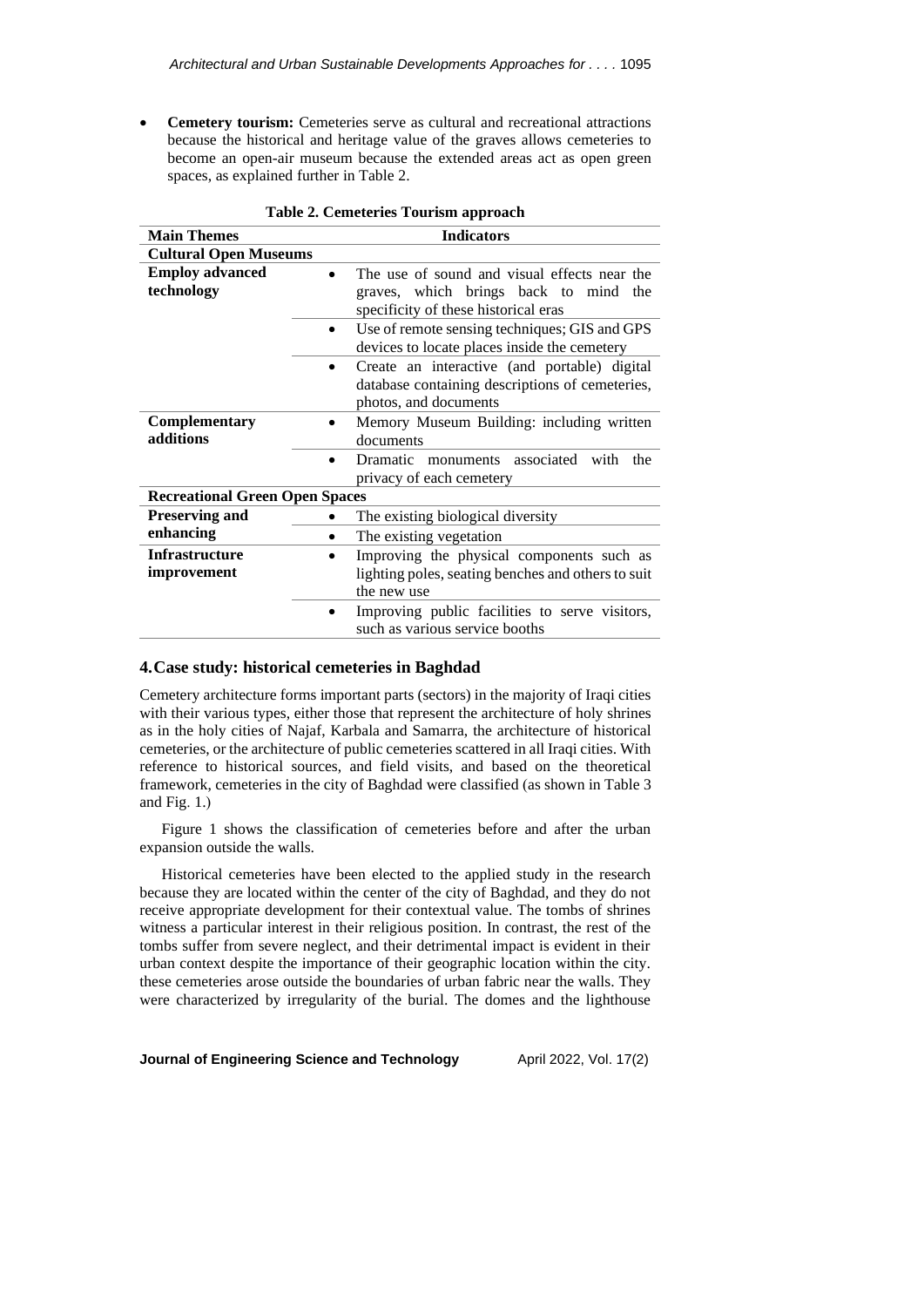always distinguish the shrine of the clergy and the guardians buried there, and the tombs over time became known as the Sheikh buried there [24, 25].

| <b>General Cemetery</b> | <b>Historical Cemeteries</b> | <b>Shrines and holy Tombs</b> |  |  |  |  |
|-------------------------|------------------------------|-------------------------------|--|--|--|--|
| Cemetery of The         | The Cemetery of Sheikh       | <b>Quraish Cemeteries</b>     |  |  |  |  |
| Jewish Community        | Maarouf Al-Karkhi / Also     | The Shrines of Imams          |  |  |  |  |
| "Jewish Cemetery"       | Known as The Chonizian       | Musa Bin Jaafar Al-           |  |  |  |  |
|                         | Cemetery or The Cemetery     | Kadhim and Mohammad           |  |  |  |  |
|                         | of Bab Al-Deir               | Al-Jawad                      |  |  |  |  |
| Armenian                | Sheikh Shihab Al-Din Omar    | Khizran cemeteries            |  |  |  |  |
| Cemetery in             | Al-Suhrawardi cemetery"      | The Cemetry of Imam Abu       |  |  |  |  |
| Rusafa.                 |                              | Hanifa Al-Nu'man              |  |  |  |  |
| The Cemetery of         | Al-Ghazali cemetery          |                               |  |  |  |  |
| Karkh in the district   | (cemetery of Bab Al-Azj),    |                               |  |  |  |  |
| of Abu Ghraib           | named after the jurist       |                               |  |  |  |  |
|                         | Ahmed Al-Ghazali             |                               |  |  |  |  |
|                         | The Ottoman Cemetery/        |                               |  |  |  |  |
|                         | Turkish soldiers Cemetery.   |                               |  |  |  |  |
|                         | Baghdad's North Gate,        |                               |  |  |  |  |
|                         | Locally known as the         |                               |  |  |  |  |
|                         | "English Cemetery"           |                               |  |  |  |  |
|                         | <b>Royal Cemetery</b>        |                               |  |  |  |  |
|                         | Including the remains of the |                               |  |  |  |  |
|                         | ex-Iraqi royal family        |                               |  |  |  |  |

**Table 3. Classification of cemeteries in the city of Baghdad.**





Three different models of historical cemeteries were chosen due to their different planning characteristics and their potential for investment in the sustainable development of the city, to be models adopted in Baghdad and all Iraqi cities.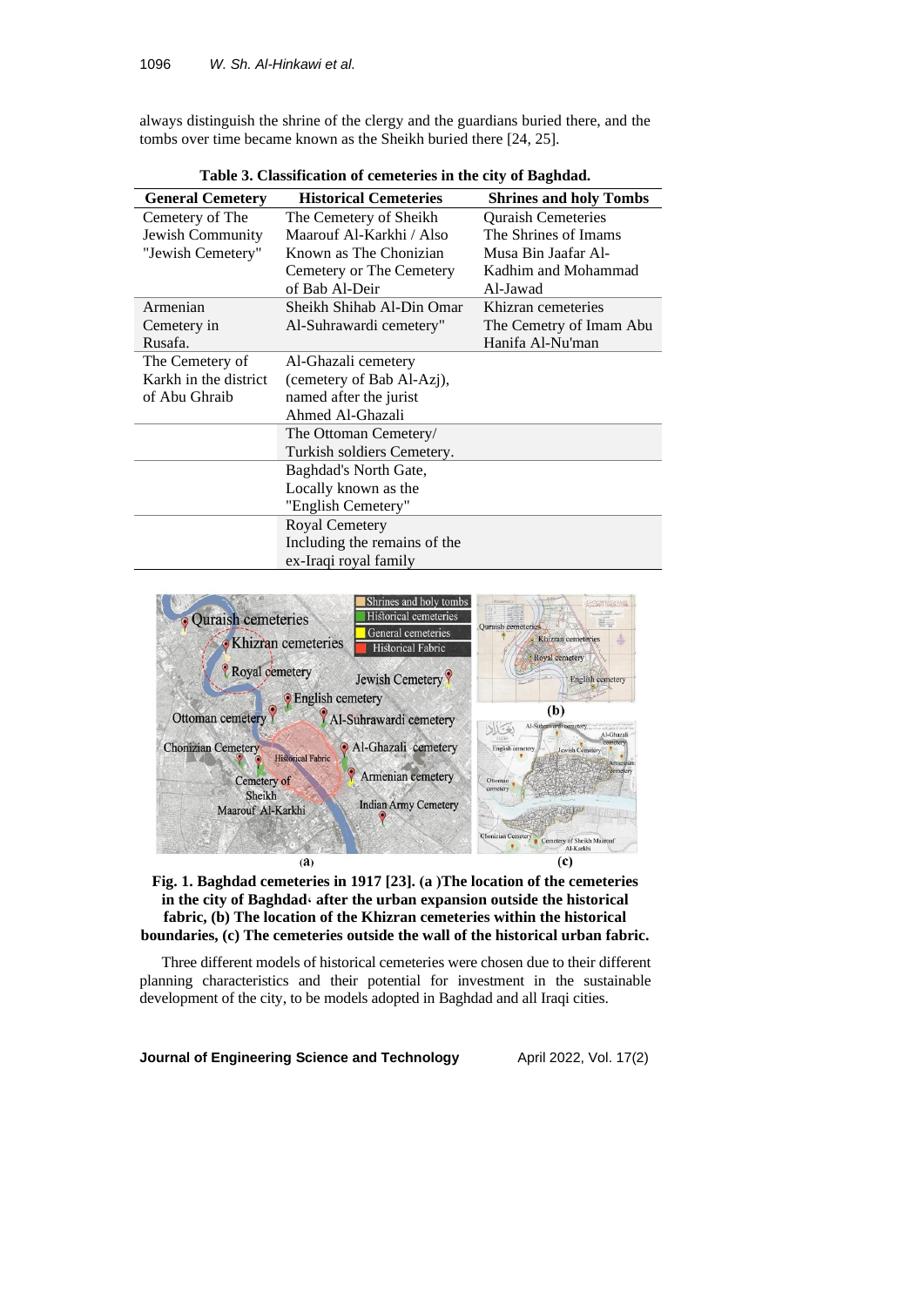Older cemeteries in Baghdad, which were historically located outside the urban parts of the town, have become part of the urban fabric because of the expansion and horizontal spread of the city. These cemeteries include those with religious figures buried therein, which gives them religious and historical importance. Moreover, there are cemeteries where British, German, or Turkish soldiers are buried, which are now abandoned walled spaces, seldom used or visited except on national days. There is currently no plan to develop either these cemeteries or those with shrines (Quraysh cemeteries) in Al-Adhamiyah and Al-Kadhimiyah as influential sectors. Figures 1 shows the locations of the historical cemeteries in Baghdad and their relationship to the city in 1917 [1, 24- 26].

# **4.1.Measurement method and tools**

The information required for the case study was collected using the following methods:

- i. Data, images, and maps of cemeteries and the surrounding urban fabric were collected through reviews of the existing documentation obtained from the relevant authorities and departments (Baghdad Municipality).
- ii. Field surveys and access procedures included a direct visit to the cemeteries. Field surveys were conducted during two trips to each cemetery, on 25 and 27 December 2020. The theoretical framework variables were measured, and several images were captured.
- iii. Data processing was conducted through a descriptive analysis of cemeteries using information obtained from surveys and field interviews in addition to plans and images; the collected data were analysed within the limits of the theoretical framework presented, as in *appendix A*., The results of the analysis were then evaluated.

### **4.2.Description of selected cemeteries**

The description includes a brief history of the emergence of each cemetery and its planning and design characteristics. Thus, each cemetery was evaluated to determine the development approach based on the indicators of the theoretical framework.

### **4.3.Sheikh Omar Al-Suhrawardi cemetery/Al-Wardiya cemetery**

This cemetery is located on the side of Rusafa, near the Dhafariya (Wastani) Gate. This gate was on the Eastern Wall of Baghdad, within a distinct urban context owing to the presence of several universities and its proximity to the historical centre of Baghdad. Besides, the historical axis of the middle gate passes through the cemetery. The cemetery is connected to two of the most important historical monuments in the city of Baghdad, which are the (Wastani) Gate and its historical axis, Fig. 2(a). The cemetery was named after Sheikh Omar Al-Suhrawardi Al-Sufi, who died in 1234 AD and was buried there. His grave has been restored several times because of its importance, but the cemetery has not been restored [27], and in 1902, a section of it was rebuilt. The distinguished lighthouse with coloured and *Kashani* stone was added, which is one of the most prominent features of the cemetery and one of the main landmarks of the city of Baghdad [24].

The cemetery was divided into two parts after building the Muhammad al-Qasim expressway (1976-1983), with one part near the historical gate and another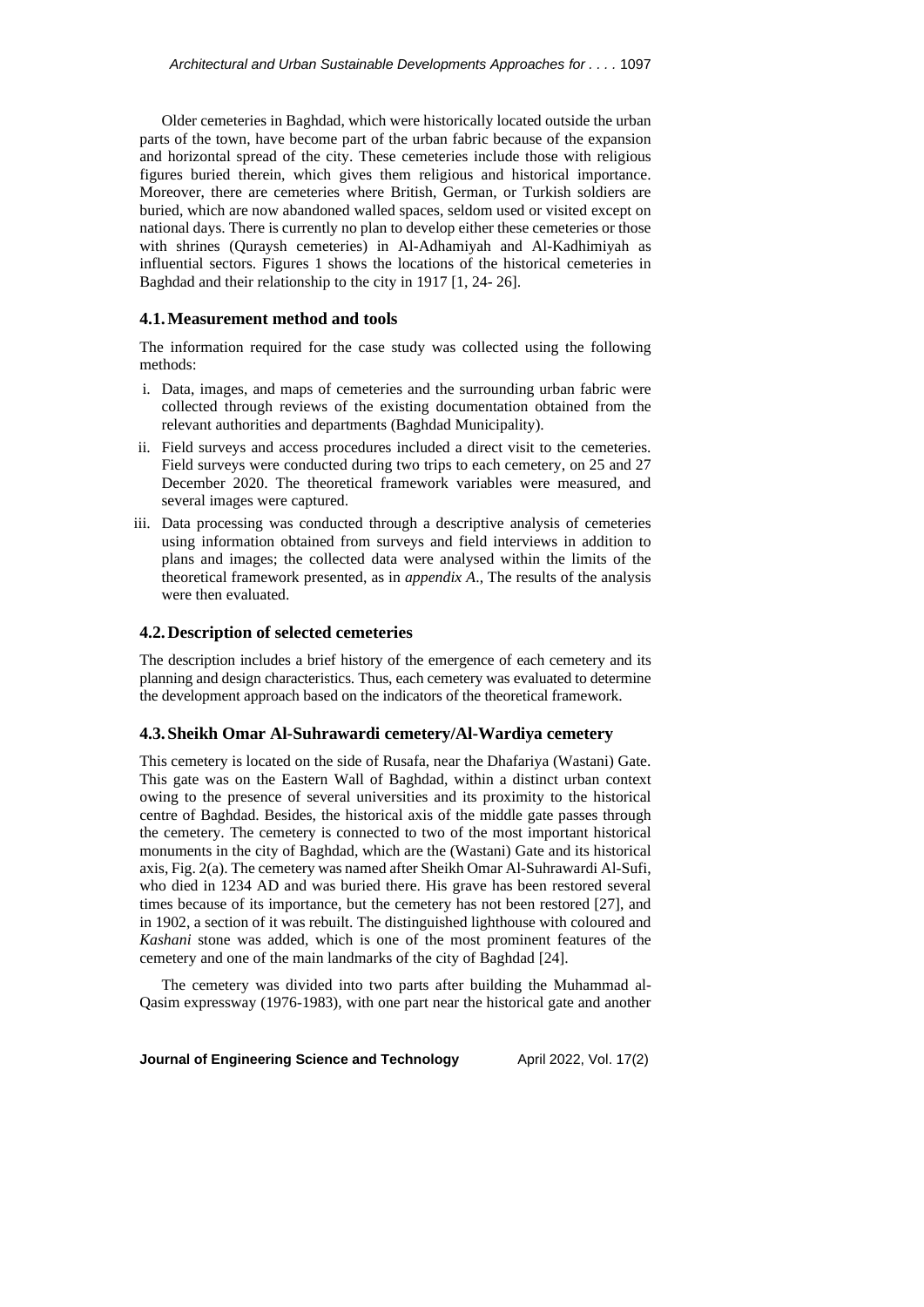part near the tomb of Al-Suhrawardi, Figs. 2(b) and (c). Burials continue to be performed in the latter part, owing to its location within the city centre and accessibility. However, this cemetery suffers from poor planning because of the accumulation of tombs and the limited burial space, and the axis of movement is only along the historical axis, without which movement takes place inside the cemetery over graves. Moreover, it lacks services and infrastructure associated with functional use, suffers from poor security and safety requirements, and lacks interest in both formal and ecological characteristics, Fig. 2(d).



**Fig. 2. The relationship of Sheikh Omar al-Suhrawardi cemetery to the urban context. (a) The cemetery location/ [28], (b) The cemetery size in 1943 [29], (c) and (d) The current situation (Source: Field survey on 25/12/2020).**

# **4.4. Royal cemetery**

This cemetery contains the remains of the former Iraqi royal family and is located in the Al-Adhamiya area within a mixed urban fabric. A part of this fabric is residential, educational, and commercial, in addition to being associated with the historical part of Adhamiya and Al-khaizuran cemetery (Abbasid cemetery), (as shown in Fig. 3(a).

The Royal Cemetery was part of the Al-Bayt Religious University (currently the Iraqi University) and was designed by English architect James Mollison Wilson. However, the university plan was not completed, except for the religious college building that was opened on 15 March 1924 [30].

The university included a monument at the end of the central axis in its design, which was later redesigned by British architect J.B. Cooper between 1934 and 1937 to be a cemetery that includes a tomb for the king and a number of his family members [31, 32]. The monument represents a distinct model of modern Iraqi architecture and is currently considered one of the essential heritage features of modernity in Iraq [33]. The site of the Royal Cemetery, which was designed to be an important monument on the university site, is characterised by its subsequent importance in structuring the urban fabric around it. While it maintains most of the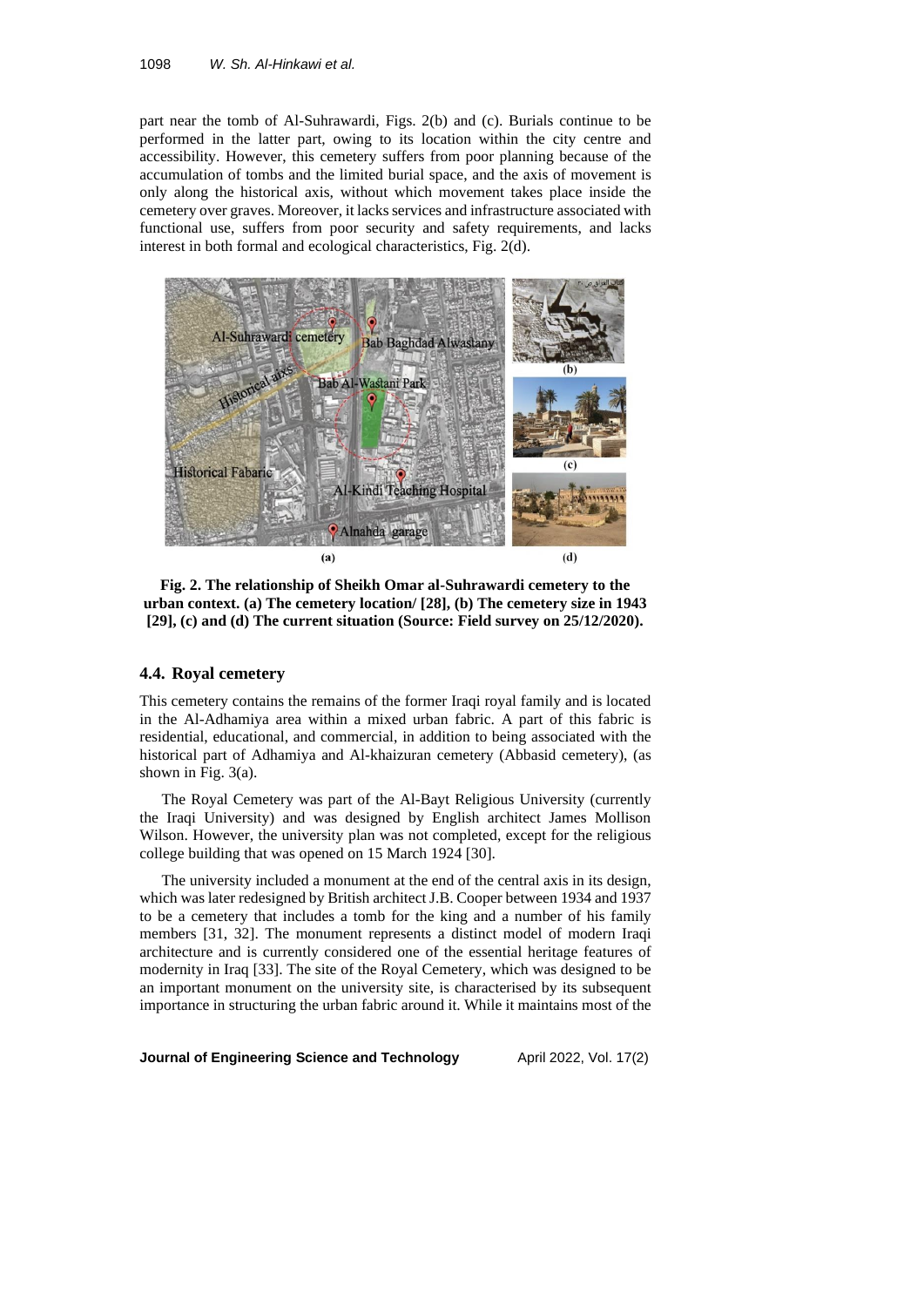appropriate planning and design standards, some design features have not been updated to suit the latest requirements in terms of security, safety, and ecological characteristics, Fig. 3(b).



**Fig. 3. Royal Cemetery in Baghdad. (a) The cemetery location [20], (b) to (d) the architecture of the royal tomb/(Source: Field survey on 25/12/2020)**

# **4.5. 4Baghdad's north Gate (English) cemetery**

The cemetery is located in a distinctive neighbourhood in Baghdad. It is surrounded by several academic sites that include universities and colleges, in addition to the Al-Waziriya neighbourhood, which is one of the unique residential areas as shown in Fig.  $4(a)$ . This cemetery dates to World War I. It is considered historical evidence of a specific period that documented events of war, destruction, and occupation in Iraq. It includes the remains of Lt. Gen. Sir Stanley Maude, commander of the British forces that occupied Baghdad on 11 March 1917, who later died from cholera. It also contains the remains of 7,185 men of the British Empire and its allies with some Arab accomplices of the army. These men were killed during the War and the subsequent 1920 revolution against the mandate that was imposed after the collapse of the Ottoman Empire [34-36].

There are also some stones that indicate the presence of graves of some Turkish soldiers. The cemetery is divided into two parts around the central entrance axis. The left side includes the tombs. The right side is an open space where military parades were organised. The cemetery contains panels that indicate the graves. This cemetery was arranged in an orderly manner at the end of the 1970s. However, since the 1990s, it has been neglected, despite the presence of a sign on the door of the cemetery indicating that it is under rehabilitation. Though this cemetery achieves some of the necessary planning aspects, it lacks the appropriate spatial relationships in terms of movement paths and the lack of infrastructure associated with the visitors' demands. The design aspects lack the requirements of security, safety, and attention to ecological characteristics, as shown in Figs. 4(b) to (d).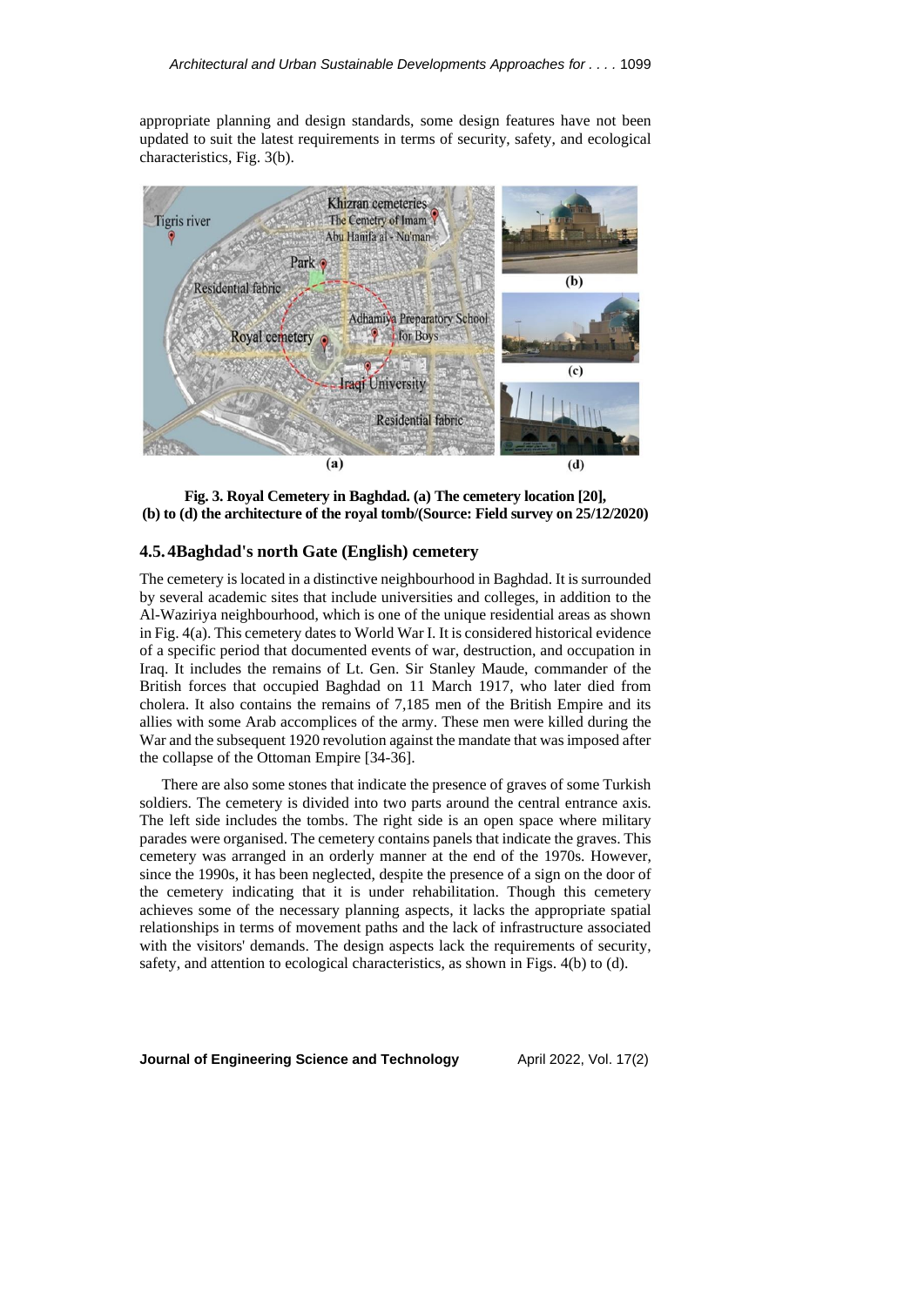

**Fig. 4. Baghdad's North Gate (English) cemetery. (a)The cemetery and its relationship to the urban context (Source: Google Earth), (b) to (d) the cemetery current situation (Source: field survey on 27/12/2020).**

#### **5. Results and Discussion**

Currently, all three cemeteries suffer from neglect and regression even though their sites overlap with the urban fabric of the city. Despite the decline, there are many development opportunities in these cemeteries. Some strengths of these cemeteries are the presence of distinctive architectural elements, such as the lighthouse in Sheikh Omar's cemetery and the presence of areas that can be afforested. Moreover, these cemeteries are still present in the collective memory of the citizens, and therefore, they can be modified as museums narrating historical accounts, according to the scenarios below:

- i. Adopting the cemetery as a site for cemetery tourism for both cultural as open-air museums and environmental recreational after improving the planning aspects therein, enhancing the design characteristics, adopting both technology and complementary additions as well as enhancing and preserving biological diversity and vegetation cover, and improving the infrastructure to serve visitors.
- ii. Adopting environmental cemeteries that are related and addressing climate problems with the development of planning and design aspects therein.
- iii. Adopting a hybrid approach that combines both cemetery tourism (environmental, cultural and recreational) and environmental cemeteries, in order to achieve integration between the cultural and environmental aspects, especially with regard to addressing climate problems in terms of reducing heat islands and adopting renewable energies .

The analysis data present possible development opportunities for eco-cemeteries or tourism cemeteries (see Appendix A). To emphasise a commitment to adhere to the necessary planning and design principles and improve service infrastructure.

Both Sheikh Omar Al-Suhrawardi Cemetery and the North Gate Cemetery can be developed by a hybrid approach, as it can be adopted in the first within the cultural cemetery tourism for the distinctive lighthouse, in addition to enhancing the environmental features through the introduction of vegetation cover and investing the extended area to sustain solar energy. For the North Gate Cemetery it is possible to adopt cultural cemetery tourism by using sound and visual effects to tell stories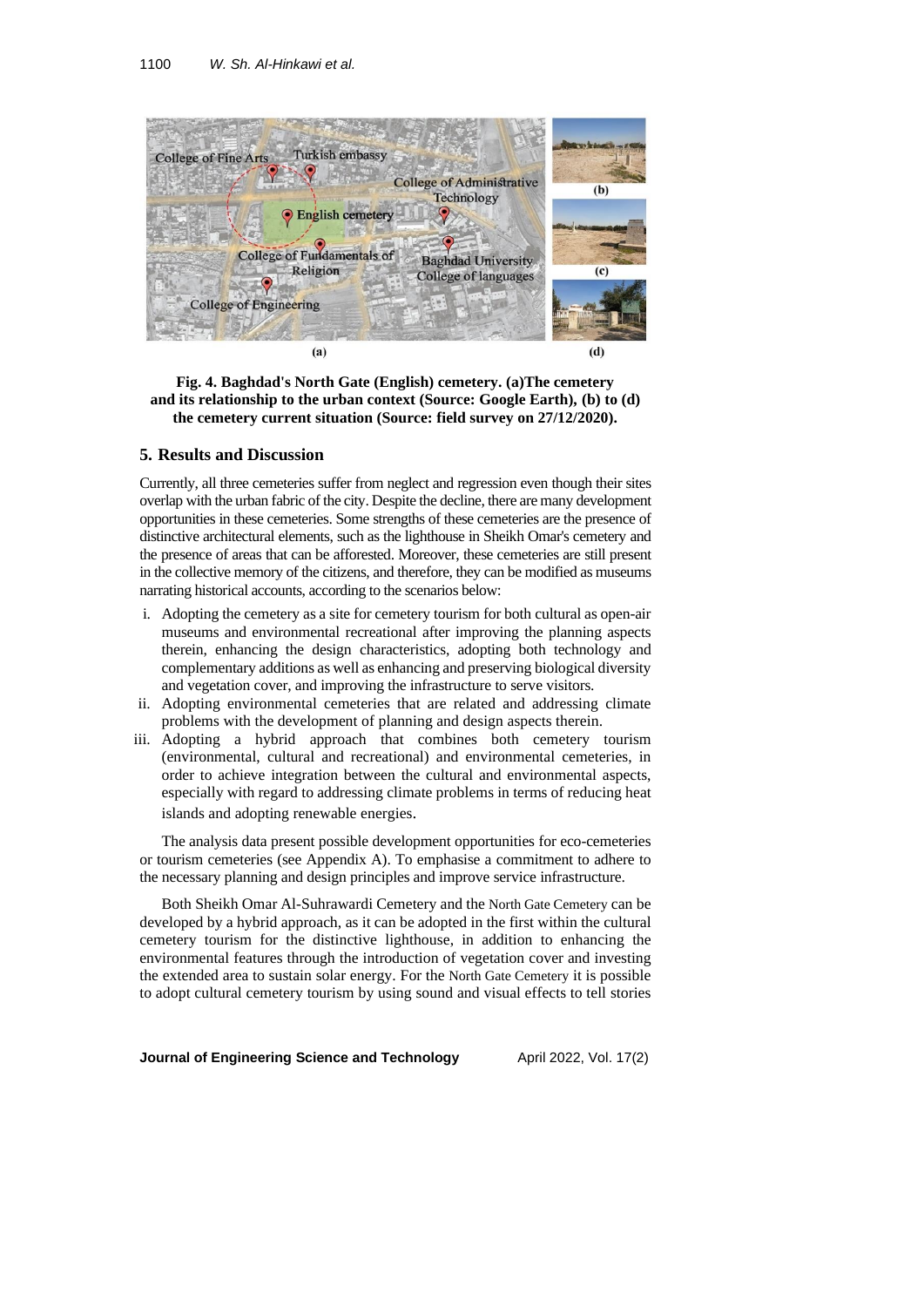of war and to establish a building as a memorial museum, in addition to enhancing environmental features by expanding green spaces and using solar energy.

The Royal Cemetery can be developed as a site for cemetery tourism by constructing a building for housing the memorial museum. This building can narrate the royal biography of the royal family, primarily because the domed monuments characterise the cemetery. Further, it can be used as an open public space in the city of Baghdad, owing to its historical and contextual value, supporting the campus of the University of Ahl Al-Bayt.

# **6. Conclusions**

This research dealt with the cemeteries that have become part of city centres due to urban expansion and spread, and the lack of clear perceptions to deal with them due to humanitarian considerations on the one hand, and the deficiencies in studies and decisions on the other hand. Through a review of the literature, this study showed the importance of integrating existing urban cemeteries within the fabric of the city and considering them part of the daily experience in life, and also identified different directions for investing in cemeteries in city centres within the concept of sustainable development. This can be done according to their classification, historical and contextual value, urban potential, and their location, while taking into account legislative and social controls.

Furthermore, three scenarios have been formulated/developed for the investment of historical cemeteries and making them active sectors within the sustainable development of cities in general, and in the city of Baghdad in particular, according to the specificity of the cemetery's history and its location in the city's fabric, and whether the burial in it is continuous or stopped.

The practical study of the three elected historical cemeteries, which form abended areas where burials have stopped and are surrounded by walls in the city center, has shown the possibility of adopting a hybrid approach that combines cultural cemetery tourism and environmental cemeteries in two of them because of the historical value that is linked to the memory of the community and the extension of its areas. When the possibility of adopting the cemetery tourism approach (cultural and recreational) emerged in the royal cemetery, which is characterized by its historical value linked to the memory of the community and a specific area within the surrounding urban fabric. This illustrates the importance of taking into account the specificity of the case for each cemetery when determining the scenario to be worked under to achieve sustainable development.

The idea of developing these cemeteries may require the definition of their importance and increasing societal awareness regarding the necessity of integrating them with the spatial and temporal context of cities and considering them as areas for activities that do not conflict with their legal and social sanctities. In addition, the urban decisions and regulations issued by the specialized official authorities should promote investment therein in an appropriate manner.

This paper represents the first attempt to deal with the development of cemeteries in Iraqi cities in general, and in the city of Baghdad in particular, by presenting the possibility of developing them as influential and active sectors within their urban fabric in a sustainable approach. This research may be an incentive to conduct more research dealing with this topic, so some future studies. Investing the previous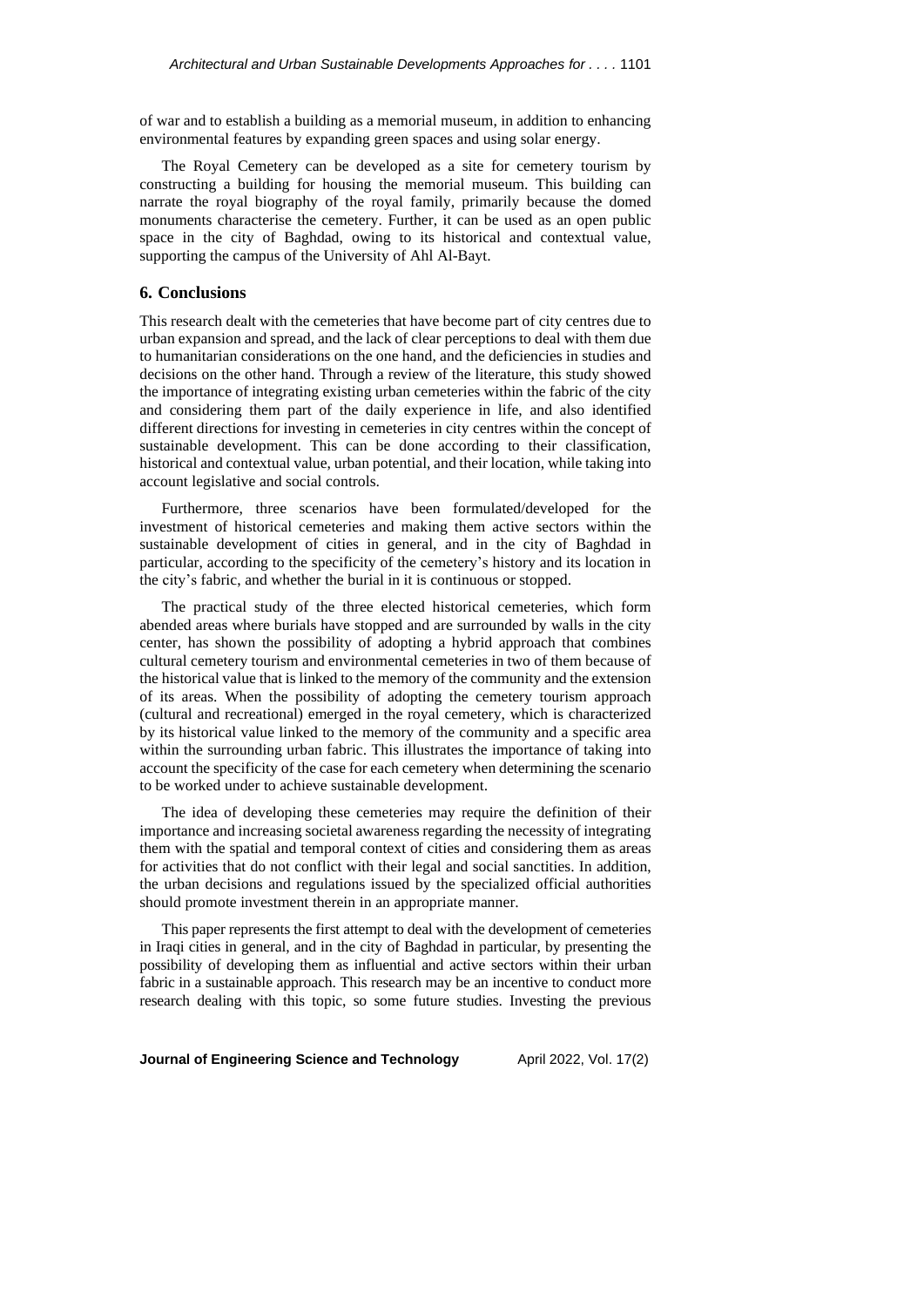knowledge presented in this research may help to develop other historical cemeteries in Iraqi cities, for example, the Wadi al-Salam cemetery in the city of Najaf.

Finally, the research recommends conducting detailed studies on the possibility of sustainable development of historical cemeteries by adopting urban measurements in order to link them with the surrounding urban fabric.

# **References**

- 1. Al-Khatib, A.B. (1931). *History of Baghdad*. Vol. 1, The Arab Library in Baghdad.
- 2. Amadei, G.L. (2014). *The evolving paradigm of the Victorian cemeteries: Their emergence and contribution to London's urban growth since 1833*. PhD thesis, University of Kent, Kent Academic Repository.
- 3. Rastandeh, A.; and Ansari, M. (2006). Landscape planning for restoration of abandoned cemeteries. *First International Conference of the Premier of the City of Hamadan*, Hamadan, Iran.
- 4. Baghdad's Master plan Law, No. 156, 1971, *Official Gazette of Iraq*, No. 2125, Ministry of Justice, Iraq.
- 5. Al-Hinkawi, W.Sh.; and Zedan, S. K.(2015). The urban addition: an analytical study of the relation between the additive and the origin in the contemporary urban projects. *Iraqi Journal of Architecture and Planning*, 11(3), 275-294.
- 6. Afla, M.; and Reza, M. (2012). Sustainability of urban cemeteries and the transformation of Malay burial practices in Kuala Lumpur metropolitan region. *World Academy of Science, Engineering and Technology*, 71(1), 808-829.
- 7. Gusman, A.; and Vargas, C. (2011). *Dying and death in 18th–21st Century Europe.* Newcastle upon Tyne, Cambridge Scholars Publishing.
- 8. Naji, A. (2008). *Architecture of the holy shrines: A look at the spiritual aspects*, Imam Ali Holy Shrine publications, Iraq.
- 9. Grabalov, P.; and Nordh, H. (2020). "Philosophical park": Cemeteries in the Scandinavian urban context. *Sociální studia* / *Social Studies*, 17(1), 33-54.
- 10. Kowarik, I.; Buchholz, S.; von der Lippe M.; and Seitz, B. (2016). Functions of urban cemeteries: Evidence from one of the largest Jewish cemeteries in Europe. *Urban Forestry & Urban Greening*, 19, 68-78.
- 11. Clayden, A.; Green, T.; Hockey, J.; and Powell, M. (2018). Cutting the lawn natural burial and its contribution to the delivery of ecosystem services in urban cemeteries. *Urban Forestry & Urban Greening*, 33, 99-106.
- 12. Evensen, K.H.; Nordh H.; and Skaar, M. (2017). Everyday use of urban cemeteries: A Norwegian case study. *Landscape and Urban Planning*, 159, 76-84.
- 13. Swensen, G. (2018). Between romantic historic landscapes, Rational management models and obliterations – Urban cemeteries as green memory sites. *Urban Forestry & Urban Greening*, 33, 58-65.
- 14. Uslu, A.; Baris, E.; and Erdogan, E. (2009). Ecological concerns over cemeteries. *African Journal of Agricultural Research*, 14(3), 1505-1511.
- 15. Dow, S.; and Wyche, S. (2008). *Designing for place in urban cemeteries.* Georgia Institute of Technology, Atlanta.
- 16. Rossi, M. (2013). Cemeteries: a monument of our civic heritage. Monuments knowledge, architecture conservation, urban rehabilitation. *Forum UNESCO-University and Heritage. 11th International Seminar Florence*, 499-504.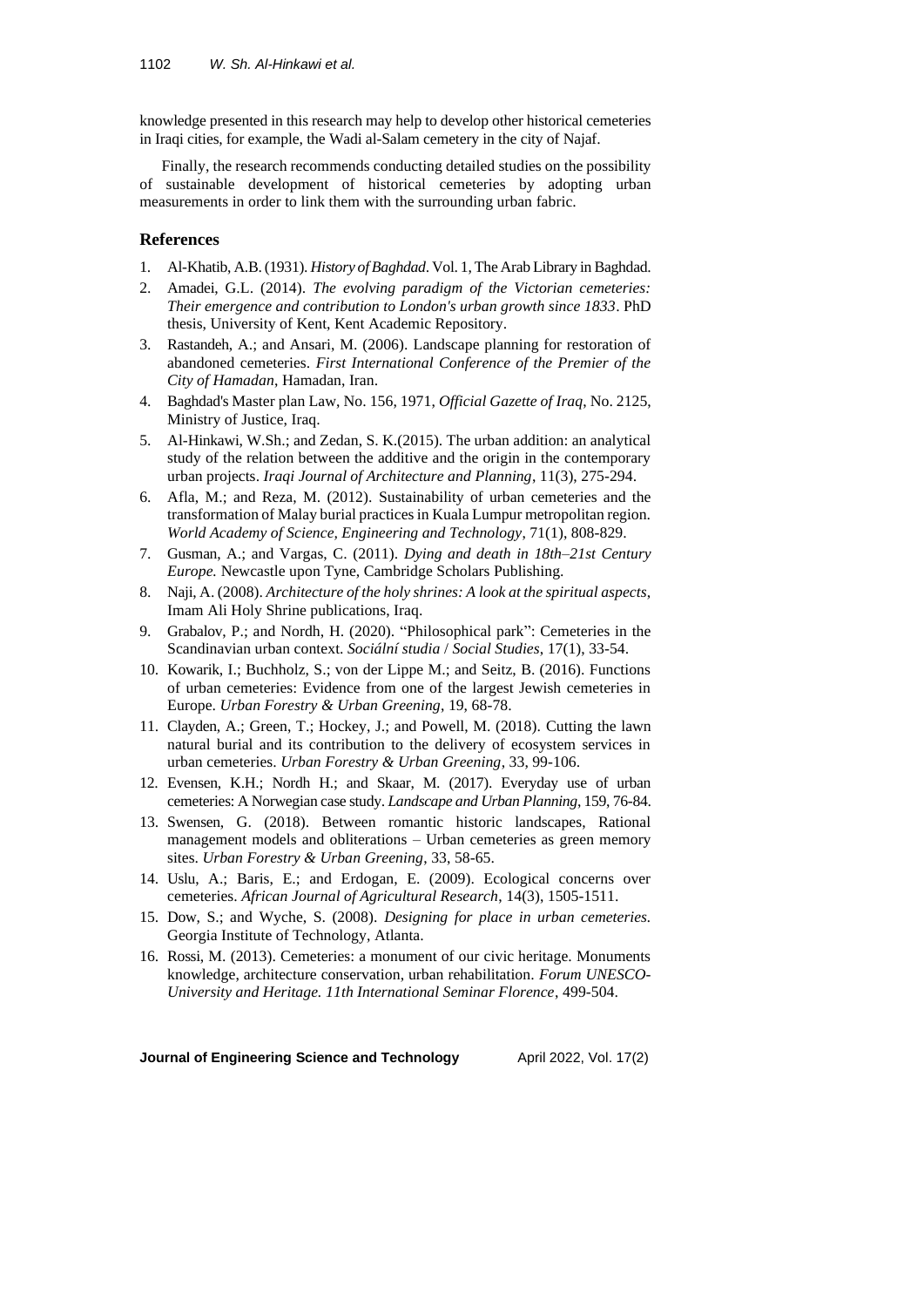- 17. Eveleth, R. (2014). Rethinking the urban cemetery, *City Lab*, 1-6. Retrieved December 24, 2020, fro[m https://www.citylab.com/design/2014/09/rethinking](https://www.citylab.com/design/2014/09/rethinking) -the-urban-cemetery/379860/.
- 18. De Lacy, P.J. (2014). *Woody species composition and congregant appreciation of the cultural and spiritual services provided by cemeteries and church gardens in Grahamstown, South Africa.* PhD Thesis, Rhodes University, Grahamstown.
- 19. Swensen G.; and M. Skår M. (2019). Urban cemeteries potential as sites for cultural encounters. *Mortality*, 24(3), 333-356.
- 20. Swensen, G.; Nordh, H.; and Brendalsmo, J. (2016). A green space between life and death – a case study of activities in Gamlebyen cemetery in Oslo. *Norsk Geografisk Tidsskrift (Norwegian Journal of Geography)*, 70(1), 41-53.
- 21. Bhatt, K. (2016). *Cemeteries as healing landscapes.* Master's Thesis, Unitec Institute of Technology, New Zealand.
- 22. Dlugozima, A.; and Kosiacka-Beck, E. (2020). How to enhance the environmental values of contemporary cemeteries in an urban context. *Sustainability,* 12(6), 2374.
- 23. Sousse, A. (1952). *Atlas Baghdad*. Directorate General of Surveying Press, Iraq.
- 24. Jawad M.; and Sousa, A. (1958). *Detailed map of Baghdad, in the plans of*  Baghdad*, past and present.* Iraqi Science Academy, Baghdad, 1958.
- 25. Makiya, M. (2005). *Baghdad* , London: Dar Al-Warraq Publishing Limited.
- 26. Chiad, A.A.; and Najem, H.H. (2016). The cemeteries of Quraish: Features of history and names until the end of the Abbasids. *Ahl Al-Bait Jurnal*, 1(19), 528-549 .
- 27. Baghdad Municipality (2012). *A page from the history of the Baghdad Municipality*. Archive, 6-7, Archive Center for Media and Documentation, Baghdad, Iraq.
- 28. Google Earth Pro, 2019.
- 29. Hassoun, A.B. (2012). *The Book of Iraq 1200 old photo*. The Cultural Relation Directorate, Ministry of Culture, Iraq.
- 30. Al-Sultani, K. (2009). *Architects and architects building.* General Cultural Affairs House, Baghdad, Iraq.
- 31. Jackson, I. (2016). The architecture of the British Mandate in Iraq: nationbuilding and state creation. *The Journal of Architecture*, 21(3), 375-417.
- 32. Albert, S.D. (2016). *Egypt and mandatory Palestine and Iraq*. In Bremner, G.A., Architecture *and Urbanism in the British Empire*, Oxford University Press.
- 33. Berry, C. (2009). *Baghdad, modern architecture and heritage*, translated into Arabic by Dr. Jamal Shehid, French Cultural Centre, French Embassy, Baghdad.
- 34. Gornall, J. (2011). No peace for the dead at Baghdad's restive North Gate. From the National news.com: Aug. 19.
- 35. Poole, O. (2005). Memory of Iraq's uncrowned queen quietly fades away. *The Telegraph*: Nov. 25.
- 36. Heard, T.; and Whittam, B. (2020). *Remembering the fallen.* Retrieved December 20, 2020, from [https://www.ww1cemeteries.com/iraq-baghdad](https://www.ww1cemeteries.com/iraq-baghdad-north-gate-war-cemetery.html)[north-gate-war-cemetery.html.](https://www.ww1cemeteries.com/iraq-baghdad-north-gate-war-cemetery.html)